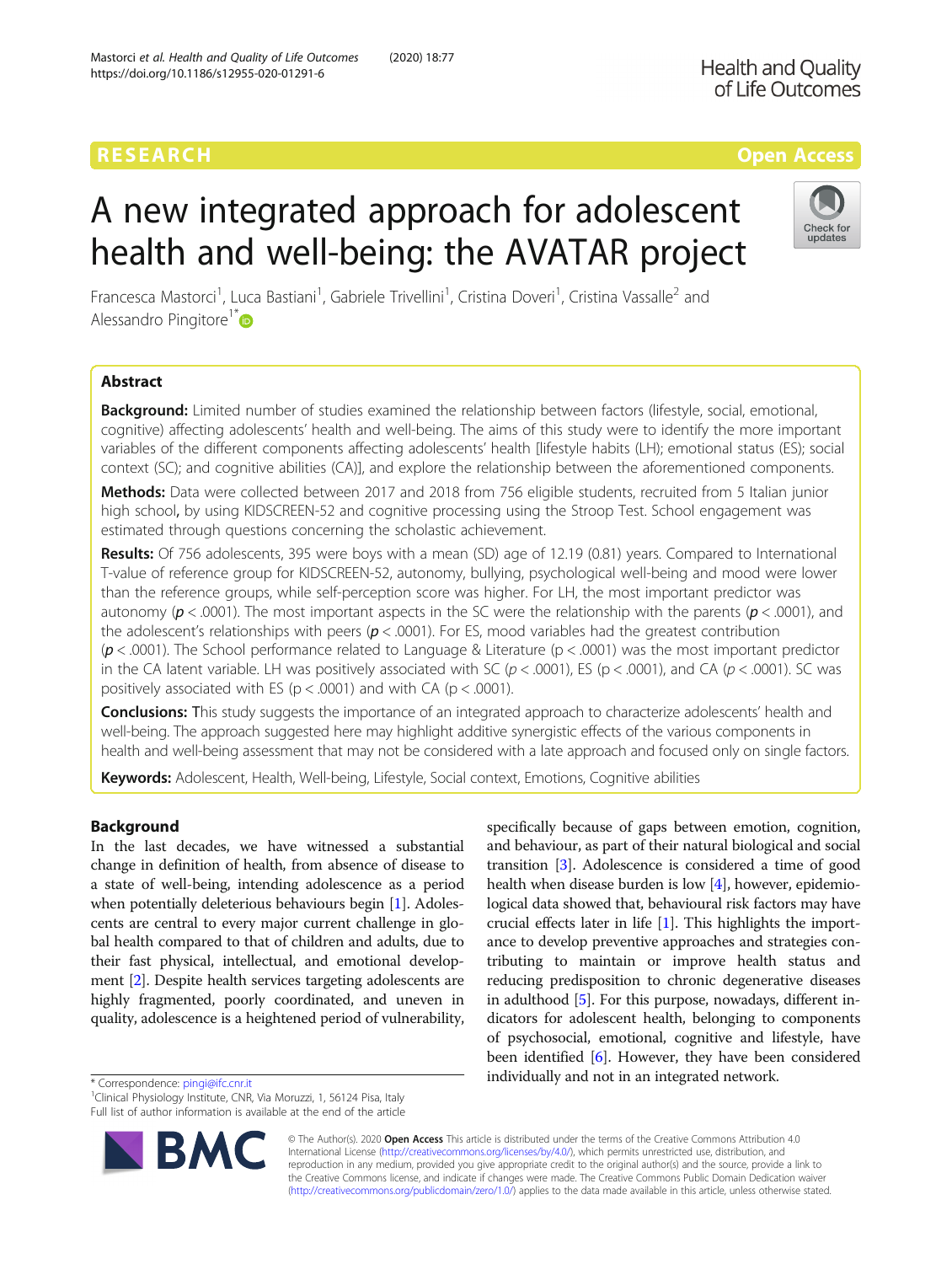The approach suggested here may highlight additive synergistic effects of the various components in health and well-being that may not be considered when focused only on single factors.

Aim of the study was to identify the principal variables of the different components affecting adolescents' health (i.e. lifestyle habits, social context, emotional status, cognitive abilities), and explore the relationship between the aforementioned components, assuming that these are not independent to each other, according to a multifactorial and multisectorial perspective.

#### Methods

#### Study participants

Between 2017 and 2018, 785 adolescent students were enrolled from five junior high schools across Italy, according to the following inclusion criteria: age 10–14 years, absence of neuropsychiatric or other diseases, informed consent signed, and filling of the entire questionnaires proposed. Among these, 5 were excluded for diagnosed neuropsychiatric or other diseases, 10 who did not sign informed consent, and 14 who did not fill all the questionnaires. Therefore, the final population consisted of 756 adolescents (mean age 12.19, male 393). In every school class, all the adolescents filled out the questionnaire, and those who were not eligible due to exclusion criteria reasons were excluded from the study retrospectively.

All the schools joined the AVATAR project, that is the acronym for "A new purpose for promotion and eVAluation of healTh and well-being Among healthy teenageRs". AVATAR project aim is to develop a new tool to assess lifestyle habits, social context, emotional status, and mental skills in adolescents, and to define an integrated index of the best indicators of well-being [\[7](#page-7-0)].

All students belonged to the AVATAR school Italian network called Rete Ulisse - Schools joining scientific research and educational innovation, in order to guarantee the heterogeneity of social, cultural, socioeconomic, and geographical background.

Participants were previously instructed on how to fill out the questionnaires and how to conduct the tests (see Data collection section for more details). All tests were conducted during participants' computer lesson in school time. No incentive was provided to adolescents or parents. A research assistant was available to provide information and technical support to complete questionnaires. All parents or legal guardians gave informed consent, and authorized researchers to use their data in accordance with Italian law. All procedures performed in the study were in accordance with the ethical standards of the institutional and/or national research committee and with the 1964 Helsinki declaration and its later amendments or comparable ethical standards.

#### The AVATAR methodology

The proposed multifactorial approach is focused on the integration of four components of health-related wellbeing [lifestyle habits (LH); emotional status (ES); social context (SC); and cognitive abilities (CA)], as perceived by adolescent, and how they relate to each other.

Conceptually, the AVATAR methodology is based on a multidimensional construct, covering physical, emotional, mental, social, and cognitive components of wellbeing and functioning as perceived by adolescents, developed within the AVATAR project (see [[7\]](#page-7-0) for more details on the used construct).

Specific indicators were selected according to the analysis of the existing literature in adolescent's health and well-being [[5,](#page-7-0) [6,](#page-7-0) [8\]](#page-7-0).

Figure [1](#page-2-0) depicts the single variables, namely observed variables, for each component.

#### Data collection

Data were collected with AVATAR Web-tool [\[7](#page-7-0)]. A sociodemographic data record was used to collect information on gender, age, schooling, family structure, and body mass index, according to WHO age group [\[9](#page-7-0)]. The Italian version of KIDSCREEN-52 was used to assess health-related quality of life [\[10,](#page-7-0) [11](#page-7-0)]. The KIDSCREEN is a self-report questionnaire designed to address health-related quality of life, aimed to monitor and measure the personal experiences in children and adolescent about their perception of health status and well-being. The questionnaire, that describes physical, psychological, mental, social, and functional aspects of well-being, consists of 52 items grouped in 10 dimensions [[10](#page-7-0), [11\]](#page-7-0).

KIDSCREEN questionnaires has been psychometrically tested using data obtained in a multicentre European study which included a sample of 22,827 children recruited in 13 countries [\[12\]](#page-7-0).

In addition, physical activity and dietary intake food frequency per week (e.g. meat, vegetables, fish) were considered. The cognitive processing was evaluated with the Stroop Color and Word Test Children's Version [\[13\]](#page-7-0). This test, standardized for the identification of executive function deficits in children and adolescent, evaluates the Stroop performance as measure of ability for planning, directing and maintaining attention, organization, abstract reasoning and problem-solving, self-regulation, and motor control.

The school engagement has been estimated through questions concerning the scholastic achievement in Language & Literature, Language acquisition, and Science.

#### Statistical analysis

All statistical analyses were completed using Stata/SE 13.1 and SPSS Version 24. Categorical variables were expressed as percentages, and continuous variables were expressed as mean and standard deviation (SD) and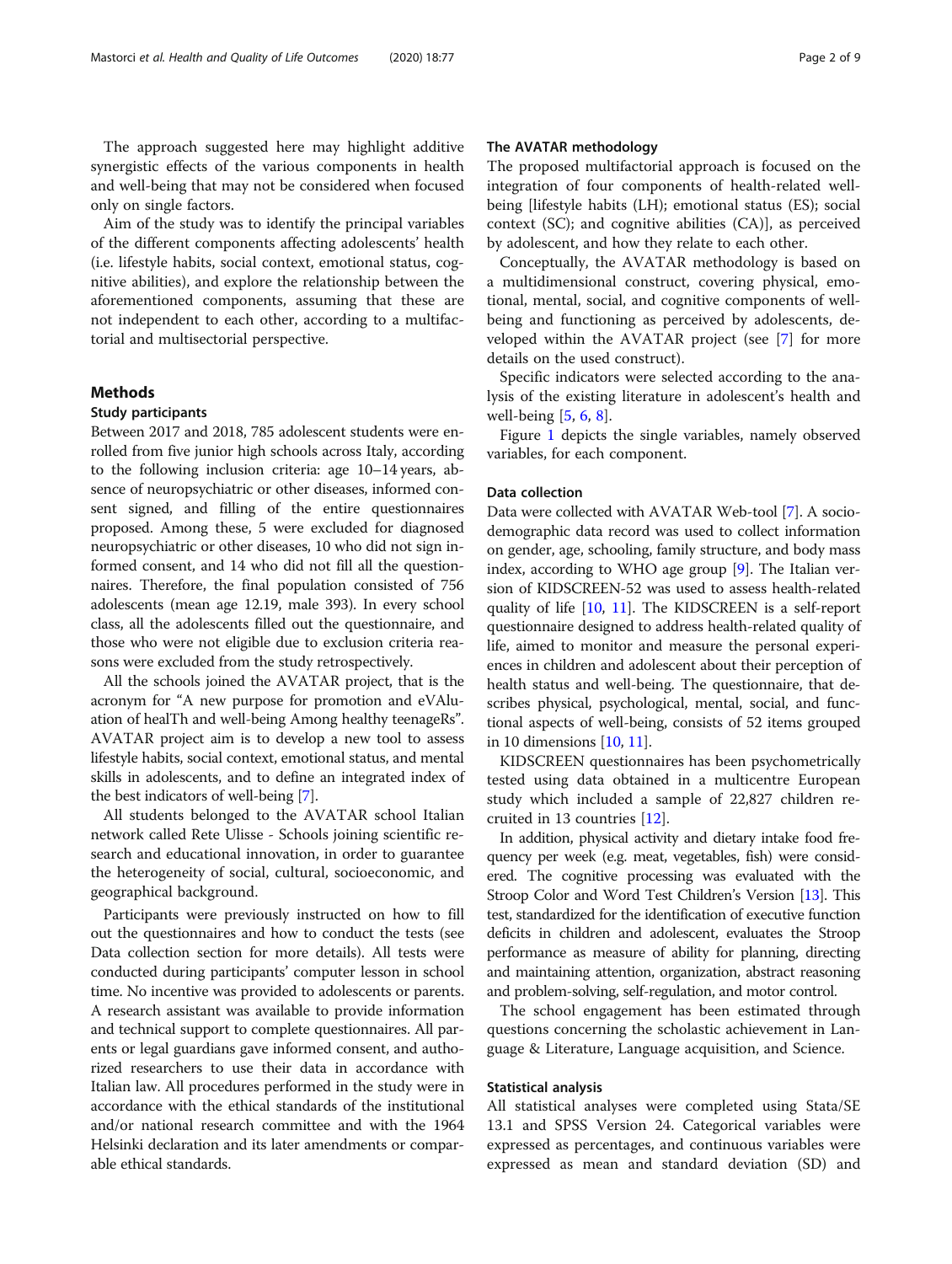<span id="page-2-0"></span>

mean and standard error for standardized regression coefficient for the Structural Model (Table [3\)](#page-4-0). First, descriptive analyses were conducted to describe the sample. Pearson's correlation coefficients were calculated to examine relationships between continuous variables. The level of significance was set at  $p < .05$ .

Structural equation modeling (SEM) using Stata/SE 13.1, used to test the proposed model (Fig. 1) [\[14](#page-7-0), [15](#page-7-0)]. The path analysis technique used measures to the extent that the model fit a data set and allowed testing of interrelationships between several variables simultaneously.

The confirmatory factor analysis was used to test an overall measurement model that included five correlated latent variables. Overall model fit was assessed using different statistics. First, a chi-square analysis was used. The other indices were the Root Mean Square Error of Approximation (RMSEA) (values between 0.05 and 0.08 indicate acceptable fit, and values  $< 0.05$  a good fit), Comparative Fit Index (CFI) (values > 0.90 indicate reasonable fit, > 0.95 good fit), and Standardized Root Mean Square Residual (SRMR) (values < 0.10 indicate good fit) [[16](#page-7-0)]. The measurement model was first tested to ensure that each of the observed variables was a sufficient indicator of the hypothesized latent variables. Next, the model including the hypothesized pathways was evaluated.

## Results

### Demographic and health-related quality of life information

Participants consisted of 756 students with average age of 12.19 years (0.81). The number of males was 395 (52%), while females were 360 (48%). The whole sample had normal weight with BMI average of 19.2 Kg/m<sup>2</sup> (4.41).

Health-related quality of life variables, expressed as mean T scores [\[10](#page-7-0), [11](#page-7-0)], and divided by four components and by their respective dimensions (observed variables), are summarized in Table [1.](#page-3-0)

In LH, physical well-being score was equal in comparison with the international T-value of reference group (mean 48.57-SD 9.64- median 47.08- IQR 42.53–55.60) [[9,](#page-7-0) [17](#page-7-0)]. For autonomy, the group study mean was lower than a group of European boys aged between 12 and 18 years (reference group: mean 49.40- SD 10.6- Median 48.70- IQR 42.06–56.27). The international T-value for financial resources was similar in comparison to reference group values (mean 50.42- SD 9.80- median 49.28- IQR 44.18–62.86).

T-value of parent relations, peers, and school environment (SC component) was equal respect to the reference group. The dimension of bullying behaviours was lower than the threshold of the mean of the reference group (mean 50.94- SD 9.62- median 58.85- IQR 42.20–58.85). According to T-value in the psychological well-being and mood dimensions (ES component), our mean group was just below the threshold of the mean of the reference group. Self-perception score (body image, selfassurance, and self-esteem) was higher than the reference group (mean 48.28- SD 9.56).

In CA, the mean value of executive function dimension was 3.73 (SD 2.18). The descriptive value of school performance, language & literature and science, are reported in Table [1](#page-3-0).

#### Correlations among the well-being dimensions

Correlations among the variables were determined prior to verification of the hypothetical model (Table [2](#page-3-0)). The dimensions chosen for the composition of each component of the hypothesized health theory constructs were correlated with each other. A variable was considered redundant if the shared variance with another variable exceeded 50% (Pearson  $r > 0.71$ ) [\[16](#page-7-0)]. All correlation coefficients among variables were less than 0.71; therefore, these results did not demonstrate multicollinearity [\[18](#page-7-0)].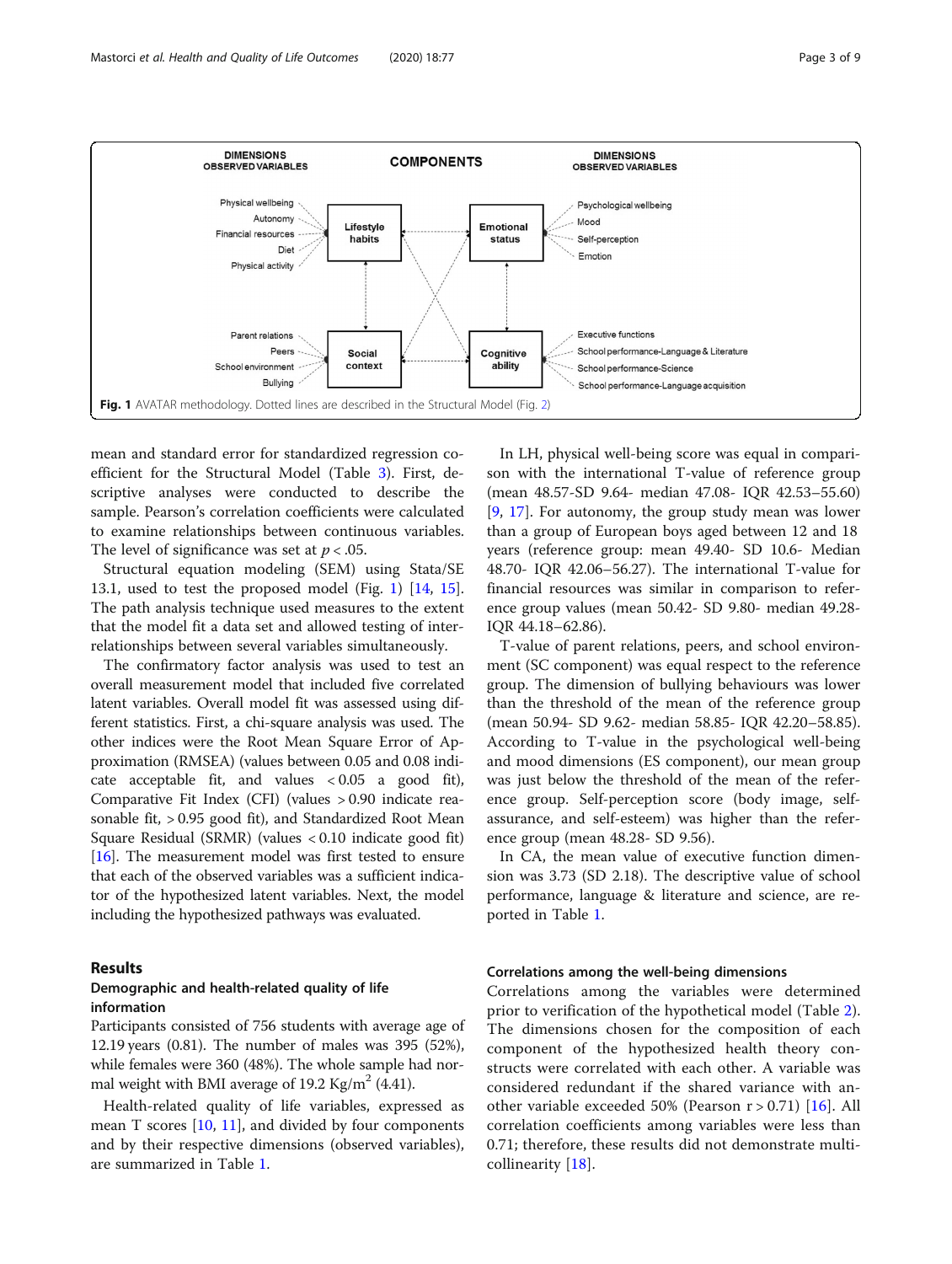<span id="page-3-0"></span>

| Table 1 Score of health-related quality of life variables of study population, divided by four components (life habits, social context, |  |  |  |  |  |
|-----------------------------------------------------------------------------------------------------------------------------------------|--|--|--|--|--|
| emotional status, and cognitive ability) and by their respective dimensions (observed variables)                                        |  |  |  |  |  |

|            |                   | Well-being dimensions (Observed variables) | Sample        | Median | <b>IQR</b>    |
|------------|-------------------|--------------------------------------------|---------------|--------|---------------|
| Components | Lifestyle habits  | Physical well-being                        | 48.04 (10.01) | 47.08  | 42.53-52.43   |
|            |                   | Autonomy                                   | 45.51 (8.81)  | 45.17  | 40.08-50.77   |
|            |                   | Financial resources                        | 48.25 (9.78)  | 49.27  | 41.92-56.35   |
|            |                   | Diet                                       | 2.25(0.08)    | 2.00   | $1.00 - 4.00$ |
|            |                   | Physical activity                          | 2(0.03)       | 2.00   | $2.00 - 2.00$ |
|            | Social context    | Parent relations                           | 49.79 (9.04)  | 49.50  | 44.09-54.65   |
|            |                   | Peers                                      | 50.03 (9.96)  | 50.24  | 43.60-54.93   |
|            |                   | School environment                         | 49.14 (8.40)  | 48.61  | 43.81-54.22   |
|            |                   | <b>Bullying</b>                            | 48.03 (10.25) | 48.07  | 38.29-58.84   |
|            | Emotional status  | Psychological well-being                   | 46.53 (10.82) | 47.12  | 39.91-54.49   |
|            |                   | Mood                                       | 47.23 (8.84)  | 47.15  | 41.21-54.02   |
|            |                   | Self-perception                            | 52.07 (10.16) | 49.76  | 43.17-60.11   |
|            |                   | Emotion                                    | 31.76 (8.08)  | 31.00  | 26.00-37.00   |
|            | Cognitive ability | Executive function                         | 3.73(2.18)    | 4.00   | $2.00 - 6.00$ |
|            |                   | School performance-Language & Literature   | 20.63 (5.01)  | 21.00  | 18.00-24.00   |
|            |                   | School performance-Science                 | 20.21 (5.24)  | 20.00  | 17.00-24.00   |
|            |                   | School performance- Language acquisition   | 9.25(3.15)    | 10.00  | 7.00-12.00    |

Data shown as mean (SD). IQR: interquartile range

#### The measurement model

As described in Table [3](#page-4-0), the four well-being components provided an acceptable explanation for their corresponding well-being dimensions, since all the coefficients were above 0.350 [\[19](#page-7-0)], with the exception of diet and physical activity in LH component, and executive functions in the CA component, with a coefficient < 0.350. Standardized regression coefficients, reported in Table [3,](#page-4-0) explain the contribution of each observed variables considered as predictor, to define the components. Thus, for LH component, the most important predictor was autonomy ( $β = .642$ ,  $SE =$ 

Table 2 Correlations (Pearson's correlation coefficient) between the score of well-being dimensions (observed variables).

|                                               |                        |                      |                      | Lifestyle habits     |                       |                      |                       | <b>Social Context</b> |                      |                      |                       |            | <b>Emotional Status</b> |           |                         | <b>Cognitive ability</b> |                      |             |
|-----------------------------------------------|------------------------|----------------------|----------------------|----------------------|-----------------------|----------------------|-----------------------|-----------------------|----------------------|----------------------|-----------------------|------------|-------------------------|-----------|-------------------------|--------------------------|----------------------|-------------|
|                                               |                        | PhyWB                | AU                   | <b>FR</b>            | DT                    | PA                   | PR                    | PE                    | ${\bf SE}$           | BU                   | <b>PsyWB</b>          | MO         | SP                      | <b>EM</b> | $\mathbb{E} \mathbb{F}$ | <b>SPLL</b>              | <b>SPS</b>           | <b>SPLA</b> |
|                                               | PhyWB                  |                      |                      |                      |                       |                      |                       |                       |                      |                      |                       |            |                         |           |                         |                          |                      |             |
|                                               | AU                     | $,224$ **            |                      |                      |                       |                      |                       |                       |                      |                      |                       |            |                         |           |                         |                          |                      |             |
| Lifestyle<br>habits                           | FR                     | $,203$ <sup>**</sup> | $,300^{**}$          |                      |                       |                      |                       |                       |                      |                      |                       |            |                         |           |                         |                          |                      |             |
|                                               | DT                     | ,065                 | ,083"                | ,049                 |                       |                      |                       |                       |                      |                      |                       |            |                         |           |                         |                          |                      |             |
|                                               | PA                     | $,243$ <sup>**</sup> | $,079*$              | $,170^{**}$          | $,139***$             |                      |                       |                       |                      |                      |                       |            |                         |           |                         |                          |                      |             |
|                                               | PR                     | $,148$ <sup>**</sup> | $,390^{**}$          | $,273$ <sup>**</sup> | ,051                  | ,031                 |                       |                       |                      |                      |                       |            |                         |           |                         |                          |                      |             |
| Context<br>Social                             | PE                     | $,191$ <sup>**</sup> | $,439$ <sup>**</sup> | ,265                 | ,066                  | $,181$ <sup>**</sup> | $,323$ <sup>**</sup>  |                       |                      |                      |                       |            |                         |           |                         |                          |                      |             |
|                                               | SE                     | $,141$ <sup>**</sup> | .245                 | $,170***$            | $,159$ <sup>**</sup>  | ,066                 | $,378$ <sup>**</sup>  | $,283$ <sup>**</sup>  |                      |                      |                       |            |                         |           |                         |                          |                      |             |
| BU                                            |                        | ,063                 | $,168$ <sup>**</sup> | $,187$ <sup>**</sup> | $,102$ **             | $,091$ <sup>*</sup>  | $,233$ <sup>**</sup>  | $,216$ **             | $,187$ <sup>**</sup> |                      |                       |            |                         |           |                         |                          |                      |             |
|                                               | <b>PsyWB</b>           | $,182$ <sup>**</sup> | $,200^{**}$          | $,230$ **            | ,076                  | $,082$ <sup>*</sup>  | ,246                  | , 214                 | $,287$ <sup>**</sup> | $,191$ <sup>**</sup> |                       |            |                         |           |                         |                          |                      |             |
|                                               | <b>MO</b>              | $,145$ **            | ,287                 | $,203$ **            | $,112$ **             | $,115$ **            | $,337$ **             | $,260$ **             | $,337$ **            | $,421$ <sup>**</sup> | $,278$ <sup>**</sup>  |            |                         |           |                         |                          |                      |             |
| Emotional<br><b>Status</b><br>SP<br><b>EM</b> |                        | $,130^{**}$          | $,258***$            | $,221$ <sup>**</sup> | ,015                  | ,053                 | $,329$ <sup>**</sup>  | $,237***$             | $,317***$            | $,248$ <sup>**</sup> | $,202$ <sup>**</sup>  | $,456$ **  |                         |           |                         |                          |                      |             |
|                                               |                        | $-.105$ **           | $-.201$ **           | $-.108$ **           | $-.103$ <sup>**</sup> | $-0.061$             | $-.263$ <sup>**</sup> | $-.160$               | $-.289$ **           | $-.353$ **           | $-.142$ <sup>**</sup> | $-.467$ ** | $-.348**$               |           |                         |                          |                      |             |
| Cognitive<br>ability                          | $\mathbb{E}\mathbb{F}$ | ,012                 | ,062                 | ,029                 | ,007                  | ,010                 | ,098                  | ,028                  | ,040                 | ,082"                | ,045                  | ,065       | $-.038$                 | ,057      |                         |                          |                      |             |
|                                               | <b>SPLL</b>            | $,102$ **            | $.080*$              | $,074$ <sup>*</sup>  | ,036                  | $,093$ <sup>*</sup>  | ,025                  | ,154                  | $,129$ **            | ,015                 | ,059                  | ,022       | $-.071$                 | ,067      | $,141$ <sup>**</sup>    |                          |                      |             |
|                                               | <b>SPS</b>             | $,113$ <sup>**</sup> | $,112^{**}$          | ,045                 | ,037                  | $,081$ <sup>*</sup>  | ,053                  | $,137***$             | $,159$ <sup>**</sup> | $-.018$              | ,064                  | ,046       | $-0.024$                | ,026      | $,134$ "                | $,793$ <sup>**</sup>     |                      |             |
|                                               | <b>SPLA</b>            | $,071$ <sup>*</sup>  | ,098"                | $,077$ <sup>*</sup>  | $-.022$               | ,066                 | ,057                  | ,134"                 | $,125$ <sup>**</sup> | ,015                 | $,099$ **             | ,045       | $-0.047$                | ,069      | $,161$ **               | $,600^{**}$              | $,564$ <sup>**</sup> |             |

PhyWB Physical Well-being, AU Autonomy, FR Financial resources, DT Diet, PA Physical Activity, PR Parent Relations, PE Peers, SE School Environment, BU Bullysm, PsyWB Psychological Well-being, MO Mood, SP Self-Perception, EM Emotion, EF Executive Functions, SPLL School performance-Language & Literature, SPS School performance-Science, SPLA School performance-Language Acquisition.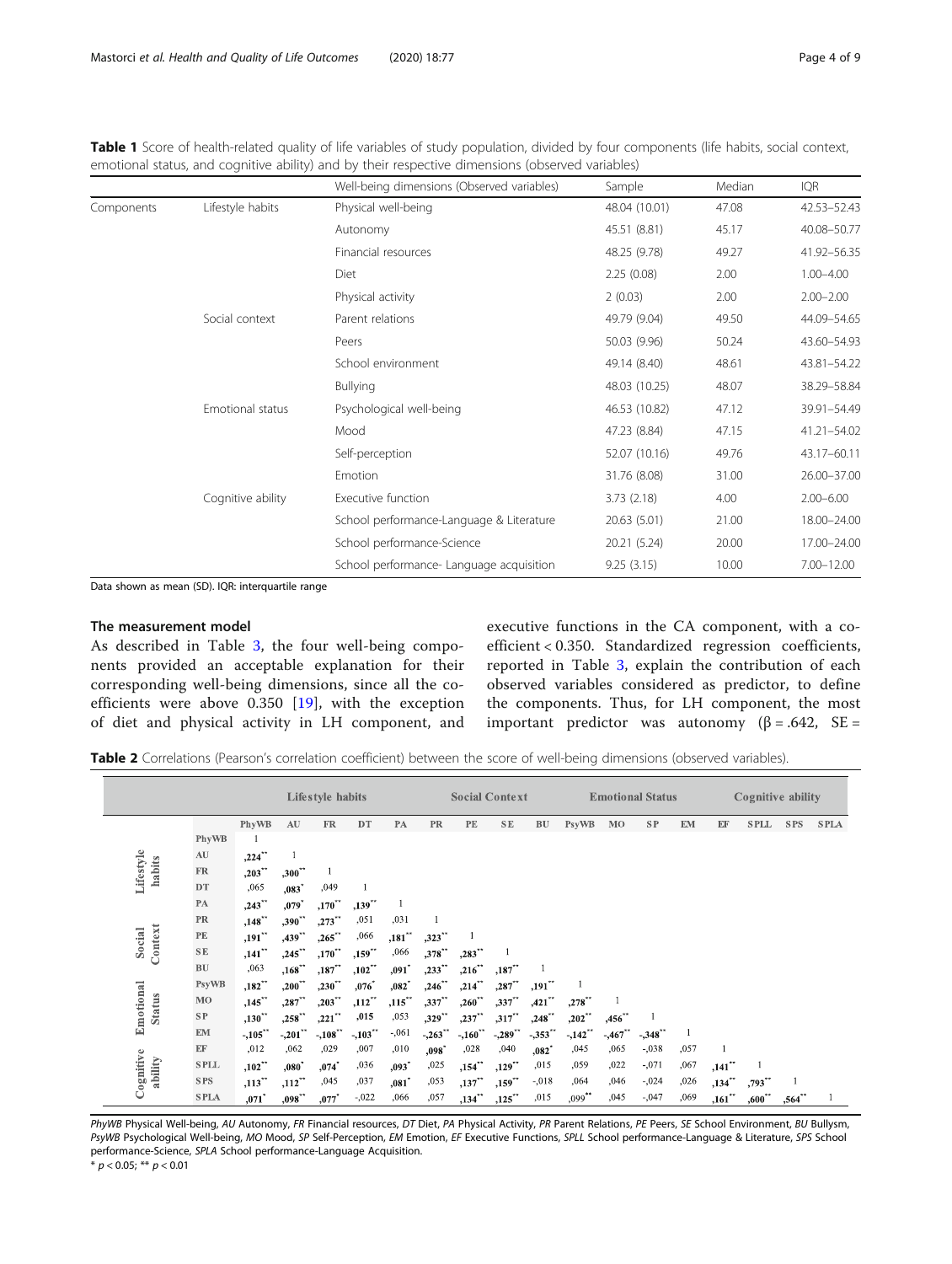|                      |                     | Well-being dimensions<br>(Observed Variables) | Standardized regression<br>coefficient | Standard<br>Error | P >  Z | Standardized regression coefficient<br>[95% Conf. Interval] |
|----------------------|---------------------|-----------------------------------------------|----------------------------------------|-------------------|--------|-------------------------------------------------------------|
| Components Lifestyle |                     | Physical well-being                           | .366                                   | .042              | 0.000  | $.282 - .449$                                               |
|                      | habits              | Autonomy                                      | .642                                   | .035              | 0.000  | $.572 - .711$                                               |
|                      |                     | Financial resources                           | .489                                   | .038              | 0.000  | .414 - .565                                                 |
|                      |                     | Diet                                          | .178                                   | .044              | 0.000  | $.090 - .266$                                               |
|                      |                     | Physical activity                             | .242                                   | .076              | 0.000  | $.227 - .257$                                               |
|                      | Social<br>context   | Parent relations                              | .587                                   | .032              | 0.000  | $.523 - .651$                                               |
|                      |                     | Peers                                         | .544                                   | .034              | 0.000  | $.477 - .611$                                               |
|                      |                     | School environment                            | .529                                   | .034              | 0.000  | $.462 - .595$                                               |
|                      |                     | Bullying                                      | .442                                   | .036              | 0.000  | $.370 - .513$                                               |
|                      | Emotional<br>status | Psychological wellbeing                       | .406                                   | .037              | 0.000  | $.331 - .480$                                               |
|                      |                     | Mood                                          | .776                                   | .026              | 0.000  | $.725 - .828$                                               |
|                      |                     | Self-perception                               | .594                                   | .031              | 0.000  | $.532 - .656$                                               |
|                      |                     | Emotion                                       | $-.593$                                | .031              | 0.000  | $-.654 - .531$                                              |
|                      | Cognitive           | Executive function                            | .169                                   | .039              | 0.000  | $.086 - .241$                                               |
|                      | ability             | School performance-Language<br>& Literature   | .914                                   | .015              | 0.000  | $.882 - .944$                                               |
|                      |                     | School performance-Science                    | .867                                   | .016              | 0.000  | .834-.899                                                   |
|                      |                     | School performance- Language<br>acquisition   | .659                                   | .024              | 0.000  | $.610 - .706$                                               |

<span id="page-4-0"></span>Table 3 Standardized regression coefficient for the Structural Model

.035,  $p < .0001$ ), intended as the opportunity given to a child or adolescent to create his/her social and leisure time. The most important aspects in SC component were the relationship with the parents and the atmosphere in the child's/adolescent's home (β = .587,  $SE = .032$ ,  $p < .0001$ ), and the adolescent's relationships with other adolescents (β = .544, SE = .034, p < .0001). For ES component, the mood observed variable was that with the greatest contribution (β = .776, SE = .026,  $p < .0001$ ). Finally, school performance related to language & literature (β = .914, SE = .015,  $p < .0001$ ) was the most important predictor in CA component.

The standardized paths of the hypothesized health theory constructs from all the four components to their respective variables were specified in Fig. [2](#page-5-0). The Structural Model Fit indices indicated that the proposed hypothetical model fits the data  $(\chi^2 = 2897.399)$  [df = 1119,  $p < .01$ , RMSEA = .053, SRMR was .041, and CFI = .94). The indices for hypothetical model showed that the measurement model fits adequately [\[20](#page-7-0), [21\]](#page-7-0).

As presented in Fig. [2](#page-5-0), all standardized paths were significant except for the path between ES and CA  $(β = .0032, SE = .0476, p = 0.945)$ . LH was positively associated with SC (β = .915, SE = .0463,  $p < .0001$ ), ES ( $\beta$  = .597, SE = .050, p < .0001), and CA ( $\beta$  = .203, SE = .053, p < .0001). SC was positively associated with ES (β = .839, SE = .039, p < .0001) and CA (β = .216, SE = .050,  $p < .0001$ ).

### **Discussion**

To the best of our knowledge, this is the first study that explores, through an integrated approach, the best indicators of health and well-being in adolescents, considering both the involvement of each variable of the different components affecting adolescents' health (i.e. lifestyle habits, social context, emotional status, cognitive abilities) and the relationship between the four components.

Our results are in line with the International T-value of reference group for KIDSCREEN-52, obtained in a multicentre European study comprising a sample of 22,827 children recruited in 13 countries, except for variables belonging to emotional status and autonomy, in which our subjects exhibited lower score than the reference groups.

This could be partly attributable to some factors not evaluated in this study, including sleep quality, family socioeconomic status, and previous psychophysical condition.

The rationale to adopt an integrated approach for adolescence health and well-being is based also on the evaluation of successful individual functioning and positive social relationships.

Even though the variables considered in the present study have been previously described as influencing health status and well-being in adolescents  $[5, 6, 8]$  $[5, 6, 8]$  $[5, 6, 8]$  $[5, 6, 8]$  $[5, 6, 8]$  $[5, 6, 8]$ , the integrated approach that allows a global vision of health (lifestyle, social context, emotional status, cognitive ability) is to be considered a new approach.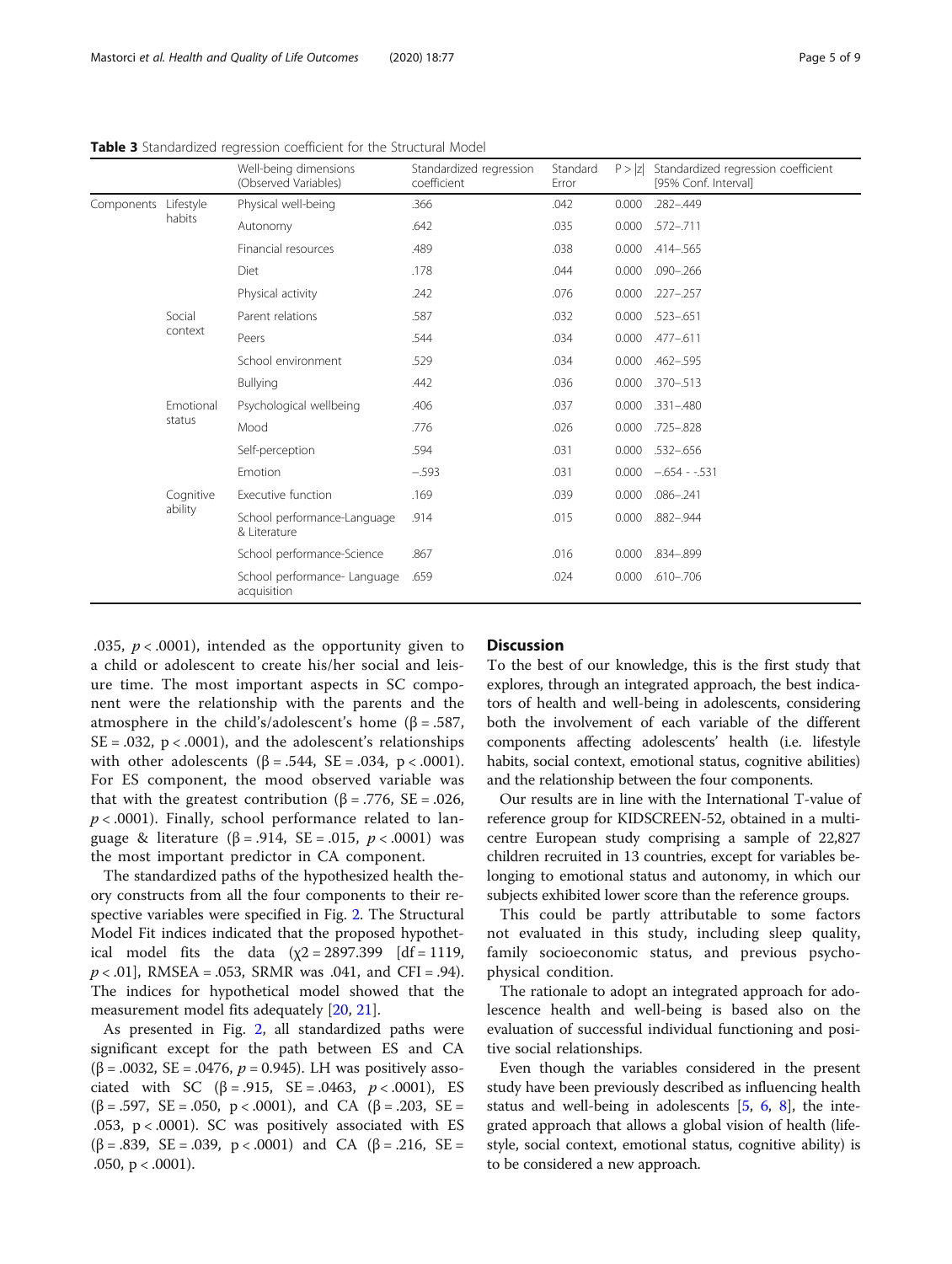<span id="page-5-0"></span>

The main results can be summarized as follows: 1) the evaluation of the single variables within each component, autonomy, parental relation, mood and scholastic achievement, were the most determinant factors in the component definition; 2) the analysis of the relationship among the 4 components revealed the strongest relationship between LH and SC and between SC and ES.

# The four components in the assessment of adolescents' health and well-being

Adolescence is considered the healthiest time of life, characterized by many of the requisite components of ideal health [[4\]](#page-7-0). According to this perspective, a good health status is predominantly linked to four lifestyle habits (smoking status, body mass index, physical activity and diet), opening to different health programs in adolescents focused to maintain health behaviours [\[22](#page-7-0)].

However, epidemiological data showed that adolescence is a susceptible stage of life where other variables belonging to the psychosocial and mental skill components are matter of health status and well-being, potentially representing the early substrate of chronic degenerative diseases  $[4]$  $[4]$ . In line with this view, we have added psychosocial and mental skill components to the lifestyle determinants of health.

Therefore, we observed that autonomy, intended as opportunity in leisure time, and financial resources, had the highest weight among the LH variables. Leisure time has been shown to be associated with better life outcomes, scholastic achievement, and self-identity [[23](#page-8-0)]. Also, it is thought to be important in order to provide the possibility for the promotion of new skills, the creation of social relationships, and new identities.

With regard to the role of financial resources, it has been well described a relationship with physical activity [[24\]](#page-8-0). Data obtained from adolescents shows that the perception of living in low economical state will increase the general depressive symptoms. This relation can be due to same contextual risk factors as reduced social support, and risky health behaviour [\[25\]](#page-8-0).

In the SC component, parents', peers', and schools' support, exerted a positive effect on adolescents' social environment [[26\]](#page-8-0). Previous data showed that the quality of individual social relationships, such as between parents or peers, modifies the structure, function and development of social brain regions in adolescence [[26](#page-8-0)]. However, among the different social settings, the family setting had the strongest involvement, providing the primary structure for transition to adult lives. This is in line with the fact that while social support from family is protective of adolescents' healthy behaviours, friends' support is usually associated with lower engagement in these behaviours [\[27\]](#page-8-0).

For ES component, feelings such as loneliness, sadness, sufficiency/insufficiency, resignation, and self-perception are determinant. This suggests that positive or negative affective states and self-esteem are associated with emotional well-being and thus, with health status (i.e. life satisfaction) [[28](#page-8-0)].

For CA definition, our results suggest that the most important variable is scholastic achievement, with particular focus on literature and scientific disciplines [\[17](#page-7-0)].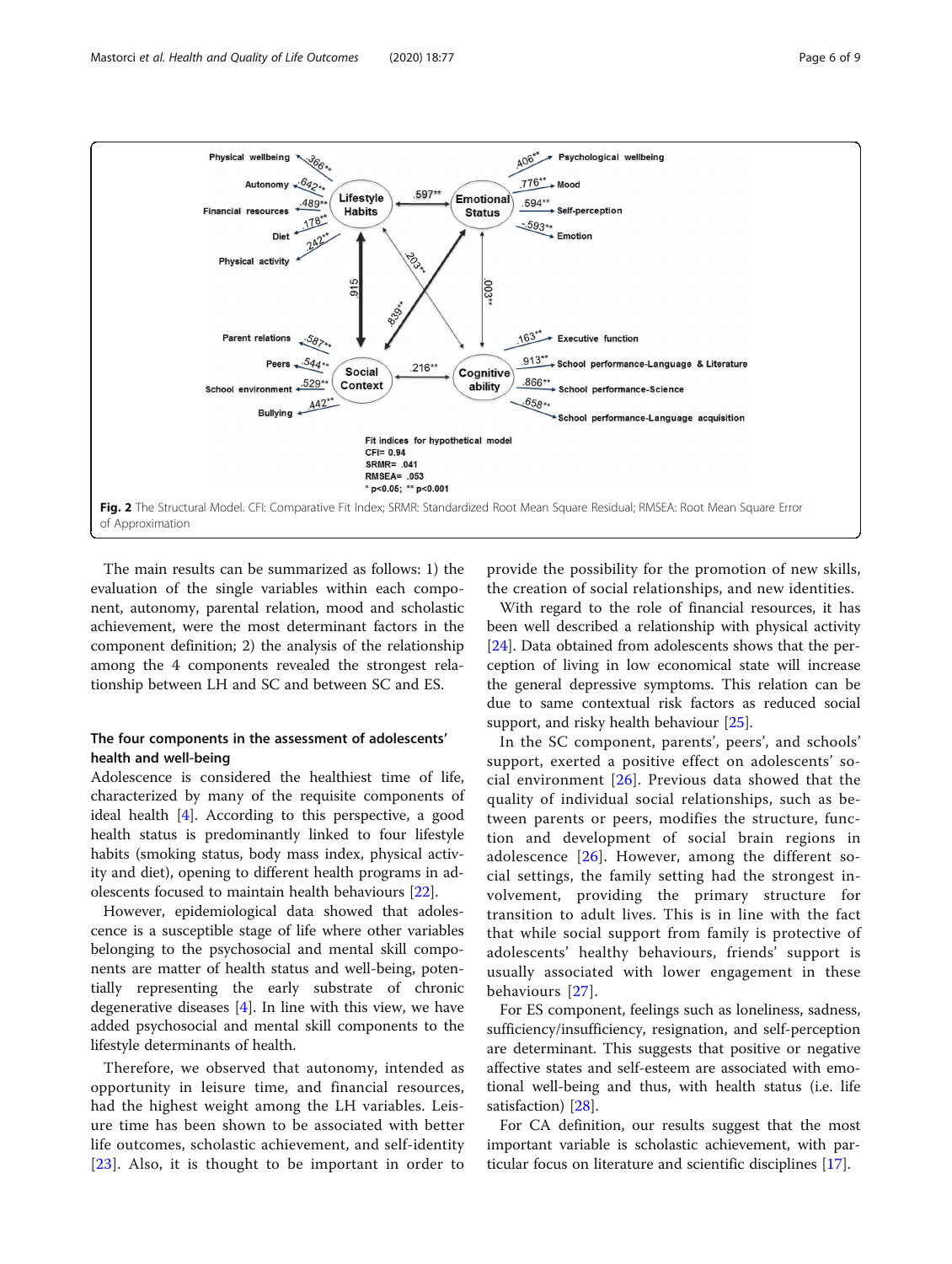# Role of four components in the assessment of adolescents' health and well-being

This study shows that LH and SC have the strongest bidirectional link on adolescents' health and well-being, when compared to other components in our model. In general, large body of research supports the role of LH and SC factors in high healthy behaviours engagement [[27\]](#page-8-0), however far less is known about the potential interaction between these two components in influencing health status and well-being. Some studies have shown that healthy lifestyle behaviours are associated with better family functioning [[27\]](#page-8-0). Vice versa, poor family condition is associated to an increased risk for unhealthy beahviors [[29\]](#page-8-0). Also, adolescents with smoker parents have a greater chance of developing poor diet quality [[30\]](#page-8-0). In our study, SC was also strongly connected with ES and this result can be explained by the fact that adolescence is a dynamic period characterized by rapid development in social-emotional behaviour [\[31](#page-8-0)]. Emotional responses and social settings interact and facilitate adaptive behaviour [\[8](#page-7-0)]. Although emotional development may find a psychological explanation in the social context, many studies focused mainly on biological factors that underlie adolescents' emotional reactivity and regulation during social interactions, including hormonal changes and brain maturation [[32](#page-8-0), [33](#page-8-0)].

In particular, during adolescence there are significant changes in grey matter and white matter volumes in brain regions responsible for complex human behaviours, such as social relationships, mentalizing and selfrelated processing [[34,](#page-8-0) [35\]](#page-8-0). The adolescent interprets social and emotional cues, modulating his own affective responses thus, the social brain develops in connection with emotions [[36\]](#page-8-0). Our results support the principle that social relationships modulate neural networks involved in affective behaviour [[37\]](#page-8-0).

Resilience, defined as the ability to bounce back or recover after difficulty/hardship, can support the role of the social setting on the emotional component during adolescence [\[38](#page-8-0)]. In fact, high resilience in social support from family is associated with a lower level of depressive symptoms [[39](#page-8-0)]. In addition, social reinforcement from friends is the strongest protective factors against anxiety behaviours and depression [\[40](#page-8-0)].

Meanwhile, ES component showed a statistically bidirectional link with lifestyle habits. In healthy conditions, this relation is poorly known, while great amount of research focused on the association between unhealthy lifestyle factors, mainly diet and physical activity, and symptoms of anxiety and depression [\[41\]](#page-8-0). Moreover, many adolescents may learn to deal with emotional problems by eating unhealthy food, using lifestyle behavioural strategies in order to manage affective reactivity [[42\]](#page-8-0).

Based on our results, LH and SC were equally linked with CA. In this regard, a body of literature showed that adolescents' perceived social support, from family, peers, teachers, was associated with higher scholastic achievement [[43\]](#page-8-0). Dubow and colleagues demonstrated that students' report of aggregated and interactive social support from family, peers, and teachers, predicted their achievement two years later [\[44\]](#page-8-0). In spite of the studies linking social context to scholastic achievement, little is known about the mechanisms potentially explaining these relations. Probably, in our study, the strong association between SC and ES may contribute to achievement indirectly by means of motivational and affective outcomes.

#### Strengths and limitations

This study included a large number of known variables in order to assess throughout an integrated approach, the best indicators of health status and well-being in adolescents. However, certain limitation of the study should be acknowledged. First, given the reliance on self-report data, it would have been beneficial to conduct focus groups with students, to explore concepts in more depth. Secondly, since the questionnaires were completed during a school class, it is possible that the school classroom environment may have biased the students' responses. Moreover, given the results related to the perception of the parental relationship and its link with lifestyle habits, it might be particularly interesting to examine the socioeconomic family status. Also, we did not include parameters such as sleep quality questionnaire that is usually associated with parental quality of life and well-being. In addition, for cognitive assessment, as reported in literature, we have chosen only Stroop test for its application in attention, processing speed, cognitive flexibility, and working memory evaluation [\[45](#page-8-0)]. Furthermore, we did not assess the potential impact of gender difference.

#### Implications and future research

Preventive interventions in healthy adolescent population is useful to improve resilience, happiness, social involvement, self-esteem and sociability, in order to reduce potential risk factors. In this perspective, the integrated approach proposed here is highly flexible and adaptable in its potential applications. This approach would help teachers to select more appropriately personalized educational programs aiming to monitor their compliance and effectiveness. Moreover, evaluation of the best indicators of health and well-being in adolescents represents an important goal in primordial prevention field in order to identify the needs and try to meet them in a more active way. Thus, the possibility of using this integrated approach might be of public health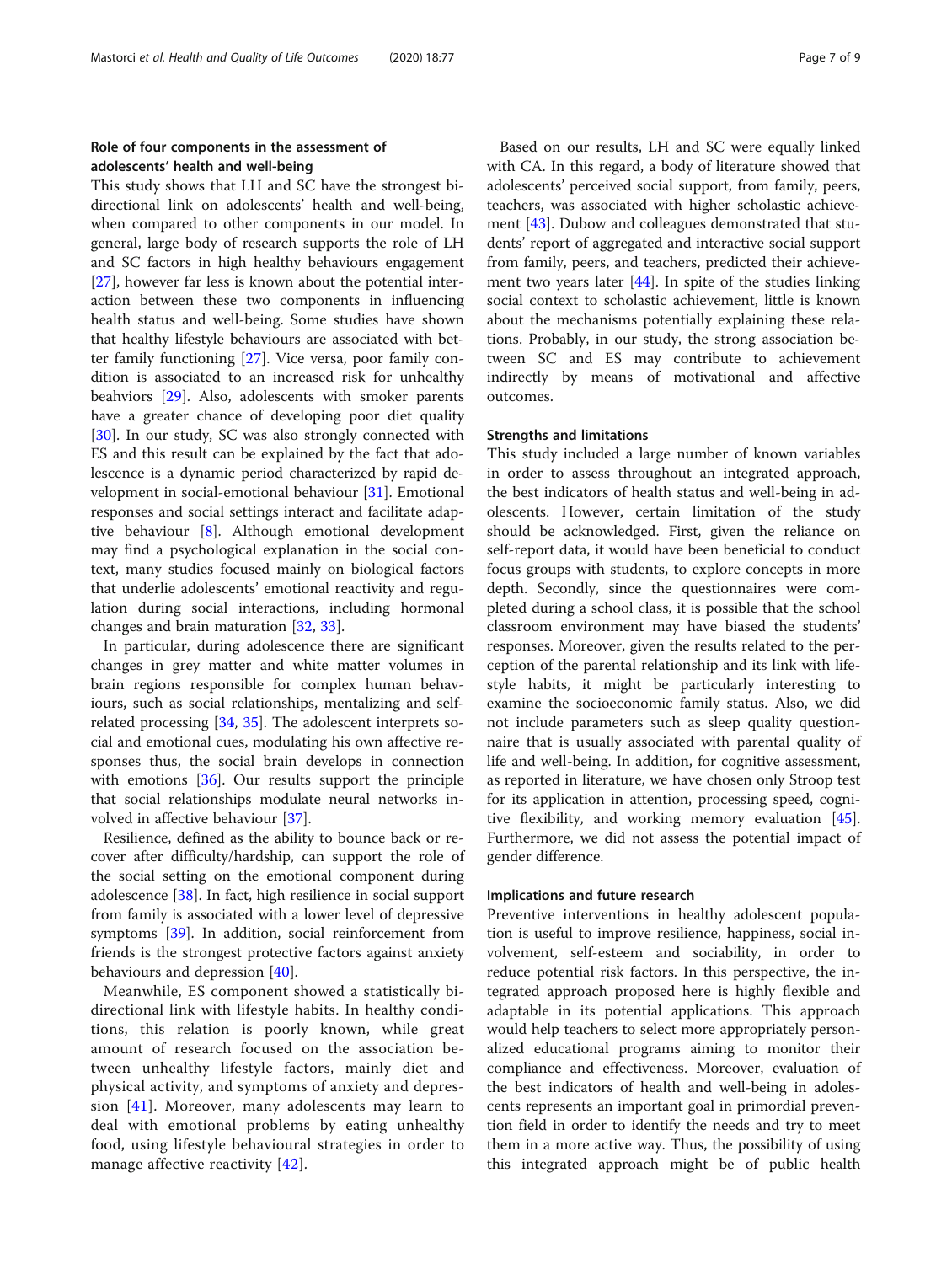<span id="page-7-0"></span>relevance in which a network of different stakeholders dedicated to adolescent education may cooperate together to increase awareness, change behaviour, and create environments that support good health practices.

There are two major issues for future research. First, more studies measuring health and well-being objectively or at least a wide range including other parameters linked to social environment are needed. Second, more longitudinal studies are necessary to clarify the direction of causality between single variables and components of adolescent's health and well-being.

#### Conclusion

Based on the aforementioned findings, the proposed approach suggests the importance of an integrated perspective to characterize adolescents' health status and well-being. The results highlight the role of different components, life-style, social, emotional, and mental ones, according to a multifactorial and multisectorial approach. The integrated approach suggested here may highlight additive synergistic effects of the various components in health and well-being assessment that would be overlooked if a single factor approach was used.

#### Abbreviations

AVATAR: A new purpose for promotion and eVAluation of healTh and wellbeing Among healthy teenageRs; BMI: Body Mass Index; CA: Cognitive abilities; CFI: Comparative Fit Index; ES: Emotional status; LH: Lifestyle habits; RMSEA: Root Mean Square Error of Approximation; SC: Social context; SD: Standard deviation; SEM: Structural equation modelling; SRMR: Standardized Root Mean Square Residual

#### Acknowledgments

The authors would like to thank the Italian school network RETE ULISSE, "Scuole insieme per la ricerca scientifica e l'innovazione didattica", for contribution to acquisition of data. The authors received no financial support for the research, authorship, and/or publication of this article. We thank also Laura Sabatino who reviewed English language.

#### Authors' contributions

FM, LB, CV, AP contributed to the design of the study. GT and CD developed the web-platform. FM, LB, CV, AP carried out the literature search, processed the review materials, and drafted the manuscript. All authors (FM, LB, GT, CD, CV, and AP) contributed to the data analyses and in writing the manuscript. All authors read and approved the final manuscript.

#### Funding

The authors did not receive external funding for the research described in this manuscript.

#### Availability of data and materials

The datasets used and/or analysed during the current study are available from the corresponding author on reasonable request.

#### Ethics approval and consent to participate

The study was approved by the internal ethics committee of each participating School, in accordance with Italian law. In addition, all parents or legal guardians gave informed consent, and authorized researchers to use their data in accordance with Italian law. All procedures performed in the study were in accordance with the ethical standards of the institutional and/ or national research committee and with the 1964 Helsinki declaration and its later amendments or comparable ethical standards.

#### Consent for publication

Not applicable.

#### Competing interests

The authors declare that they have no competing interests.

#### Author details

<sup>1</sup> Clinical Physiology Institute, CNR, Via Moruzzi, 1, 56124 Pisa, Italy 2 Fondazione G. Monasterio - Regione Toscana, Via Moruzzi, 1, 56124 Pisa, Italy.

#### Received: 10 September 2018 Accepted: 11 February 2020 Published online: 18 March 2020

#### References

- 1. Sawyer SM, Afifi RA, Bearinger LH, et al. Adolescence: A foundation for future health. Lancet. 2012;379:1630e40.
- 2. Stang, J., Story, M., 2005. Adolescent growth and development. Guidelines for adolescent nutrition services. Minneapolis, MN: Center for Leadership, education and training in maternal and child nutrition, division of epidemiology and community health, School of Public Health, University of Minnesota; 1e8.
- 3. Salam RA, Das JK, Lassi ZS, Bhutta ZA. Adolescent health interventions: conclusions, evidence gaps, and research priorities. J Adolesc Health. 2016; 59(4S):S88–92.
- Berenson GS, Srinivasan SR, Bao W, et al. Association between multiple cardiovascular risk factors and atherosclerosis in children and young adults: the Bogalusa heart study. N Engl J Med. 1998;338:1650–6.
- 5. Patton GC, Coffey C, Cappa C, et al. Health of the world's adolescents: a synthesis of internationally comparable data. Lancet. 2012;379(9826):1665–75.
- 6. Patton GC, Sawyer SM, Santelli JS, et al. Our future: a lancet commission on adolescent health and well-being. Lancet. 2016;387(10036):2423–78.
- 7. Trivellini G, Doveri C, Mastorci F, Bastiani L, Cappa C, Vassalle C, Pingitore A. Innovative web-based tool for promoting well-being among healthy adolescents: An implementation protocol. J. Transl. Sci. 2018;5:1–5.
- 8. Lamblin M, Murawski C, Whittle S, et al. Social connectedness, mental health and the adolescent brain. Neurosci Biobehav Rev. 2017;80:57–68.
- 9. de Onis M, Onyango AW, Borghi E, et al. Development of a WHO growth reference for school-aged children and adolescents. Bull World Health Organ. 2007;85(9):660–7.
- 10. Ravens-Sieberer U, Gosch A, Rajmil L, et al. KIDSCREEN-52 quality-of-life measure for children and adolescents. Expert Rev Pharmacoecon Outcomes Res. 2005;5(3):353–64.
- 11. The KIDSCREEN Group Europe. The KIDSCREEN questionnaires quality of life questionnaires for children and adolescents. Handbook. Lengerich: Pabst Science Publishers; 2006.
- 12. Berra S, Ravens-Sieberer U, Erhart M, et al. Methods and representativeness of a European survey in children and adolescents: the KIDSCREEN study. BMC Public Health. 2007;7:182.
- 13. Scarpina F, Tagini S. The Stroop color and word test. Front Psychol. 2017;8:557.
- 14. Henriquez P, Matuszewski BJ, Andreu Y, et al. Mirror on the wall. An unobtrusive intelligent multisensory Mirror for well-being status self-assessment and visualization. IEEE Transactions on Multimedia. 2017;19(7):1467–81.
- 15. Pascali MA, Giorgi D, Bastiani L, et al. Face morphology: can it tell us something about body weight and fat? Comput Biol Med. 2016;76:238–49.
- 16. Kline RB. Principles and practice of structural equation modeling. 2nd ed. New York: The Guilford Press; 2005.
- 17. Deary IJ, Strand S, Smith P, et al. Intelligence and educational achievement. Intelligence. 2007;35:13–21.
- 18. Dormann CF, Elith J, Bacher S, et al. Collinearity: a review of methods to deal with it and a simulation study evaluating their performance: open access. Ecography. 2013;36(1):27–46.
- 19. Brown TA. Confirmatory factor analysis for applied research. New York: Guilford Press; 2006.
- 20. Iacobucci D. Structural equations modeling: fit indices, sample size, and advanced topics. J Consum Psychol. 2010;20(1):90–8.
- 21. Steiger JH. Understanding the limitations of global fit assessment in structural equation modeling. Personal Individ Differ. 2007;42(5):893–8.
- 22. Henriksson P, Henriksson H, Labayen I, et al. Correlates of ideal cardiovascular health in European adolescents: the HELENA study. Nutr Metab Cardiovasc Dis. 2018;28(2):187–94.